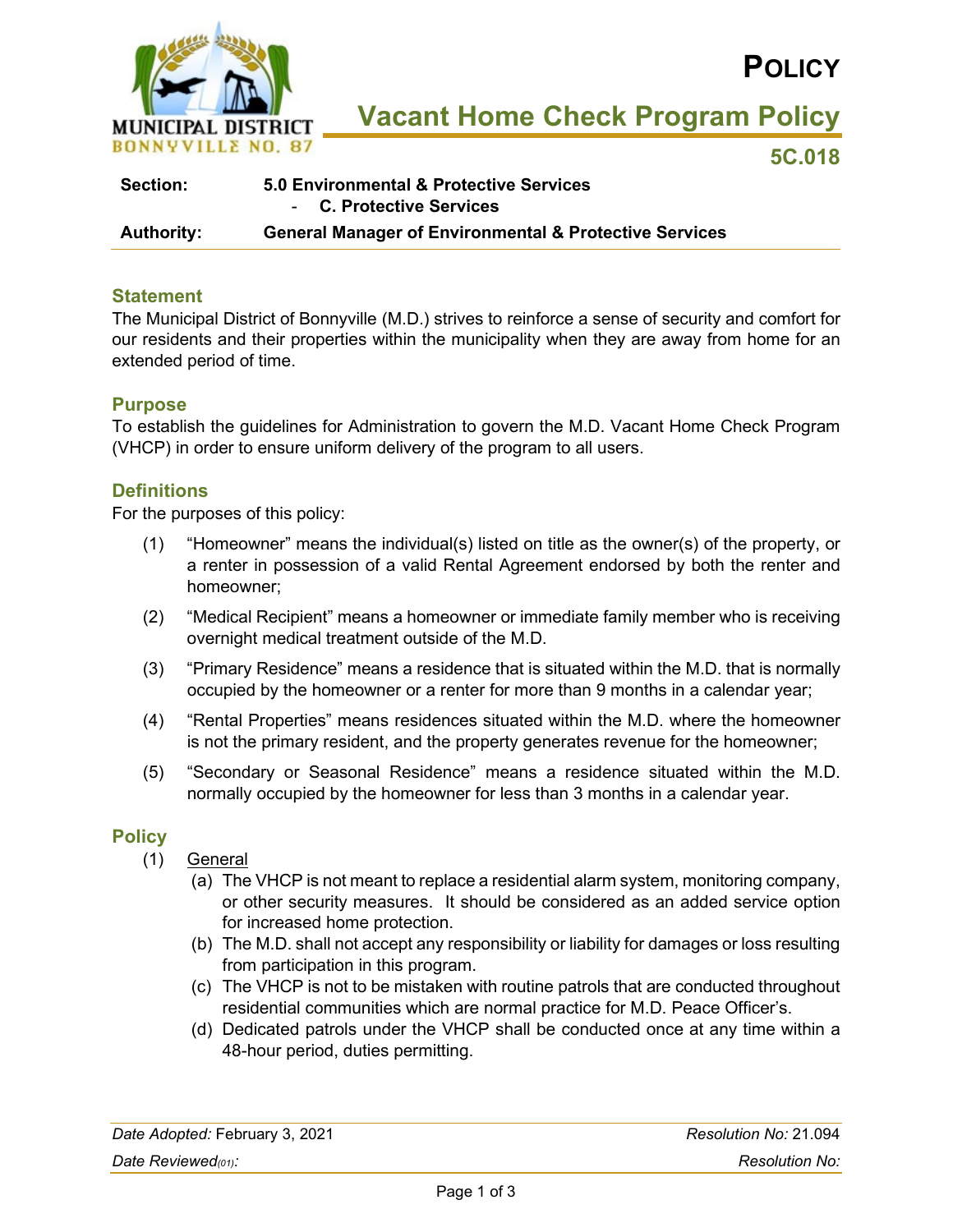

- (e) Only the main residence and one adjacent garage may be included in the VHCP. All accessible doors will be checked to ensure they are locked. Any unlocked doors not indicated on the form will be reported to the local representative.
- (f) Residences approved for the VHCP will be patrolled for a maximum period of four (4) continuous weeks and for a maximum of two (2) periods per calendar year.
- (g) Residences belonging to medical recipients may be admitted into the VHCP outside of these guidelines at the discretion of the Director of Public Safety or his/her designate.
- (h) This program is designed to assist those on an extended absence, not to form part of an ongoing security practice.
- (2) Eligibility
	- (a) Primary residences situated within the boundaries of the M.D. will qualify for inclusion into the VHCP pending approval from the Director of Public Safety or his/her designate.
	- (b) Rental properties situated within the boundaries of the M.D. may also qualify for inclusion into the VHCP but must include the expressed consent of both the homeowner as well as the renter.
	- (c) Secondary or seasonal residences situated within the boundaries of the M.D. are not admissible to the VHCP, however these areas remain a focus for routine and irregular patrols for Public Safety.
	- (d) Commercial properties situated within the boundaries of the MD are not admissible to the VHCP but remain a focus for routine and irregular patrols for Public Safety.
	- (e) Homes that are currently under construction are not included as part of the VHCP due to the inherent danger associated with M.D. Peace Officers walking around a construction site.
	- (f) Residences that are currently vacant and for sale are not considered a primary residence and do not qualify for the VHCP.
- (3) Application
	- (a) Those wishing to be considered for inclusion to the VHCP must fill out the Vacant Home Check Program Release of Liability form (*Attachment A*) and submit it to M.D. Public Safety.
	- (b) The results of the application will be made available to the applicant within 48 hours of the application being received.
	- (c) If approved, it will be the homeowner's responsibility to ensure all of the M.D.'s requirements as outlined in the Vacant Home Check Program Release of Liability form are met before their home patrols begin.
- (4) M.D. Peace Officer
	- (a) M.D. Peace Officers conducting a VHCP shall notify dispatch of their location and request a 5-minute timer.
	- (b) Where possible and practicable, two or more M.D. Peace Officers are encouraged to conduct VHCP's near one another or in tandem.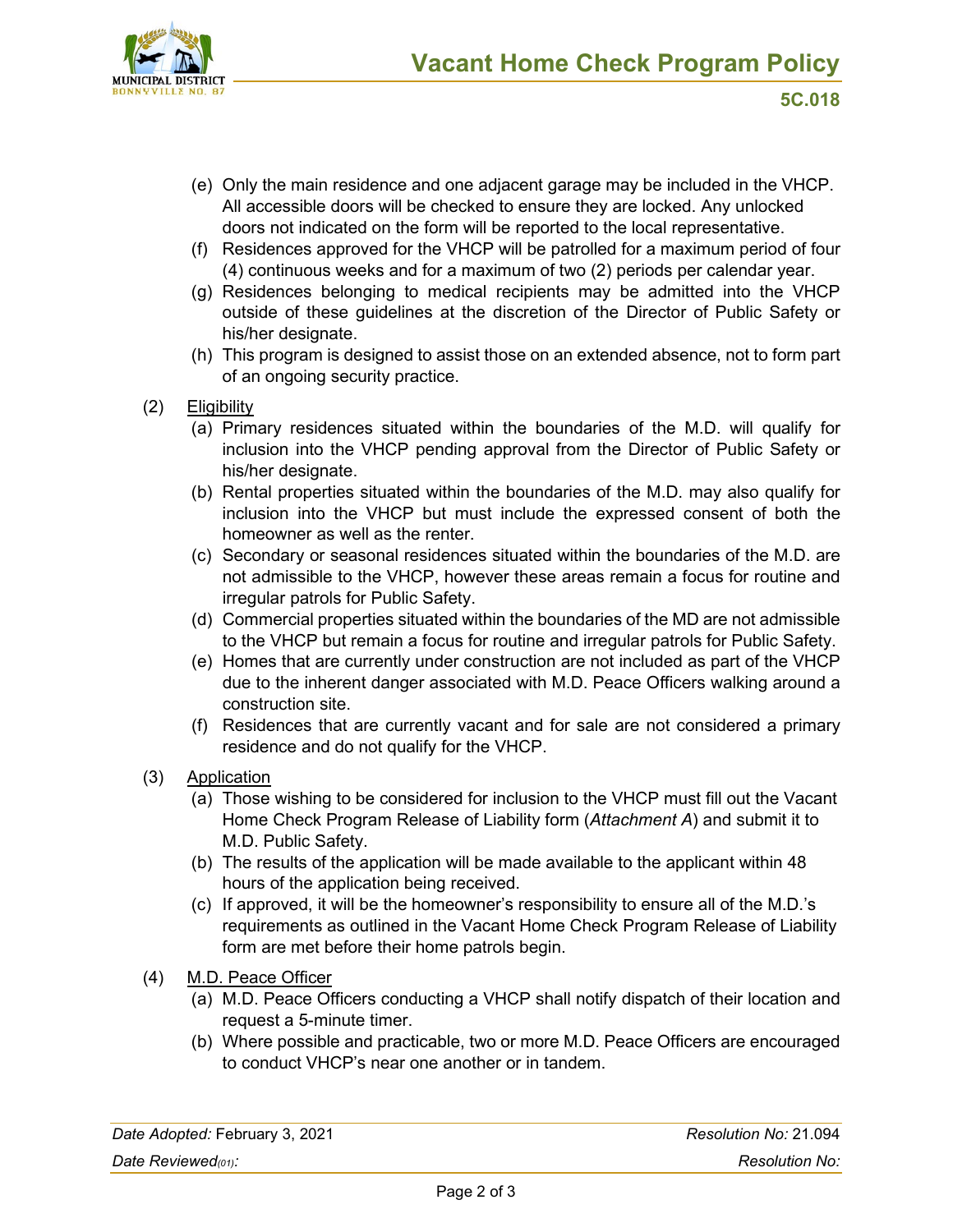

- (c) Should an unsecure premise be located, the M.D. Peace Officer will contact the local representative indicated on the Vacant Home Check Program Release of Liability form and investigate whether the property was left unsecured in error.
- (d) While conducting their risk assessment and speaking with the local representative, if the M.D. Peace Officer feels the property may have been subject to a criminal act (e.g. broken window/door frame, etc.) they will immediately notify the local Royal Canadian Mounted Police (RCMP) and remain on site from a safe distance until the RCMP arrive.
- (e) While M.D. Peace Officers are not required to enter a property, if the local representative is present and there are no obvious signs of criminal activity, and the M.D. Peace Officer is requested to assist, they may enter the property together in order to secure the premises.
- (f) At the request of the local representative, M.D. Peace Officers may secure the premises (e.g. lock any unlocked doors) provided they are not required to enter the premises alone.
- (g) Under no circumstances are M.D. Peace Officers permitted to enter an insecure residence or outbuilding alone, even if the homeowner or local representative requests it.
- (h) If the premise is snow-covered or otherwise unsafe to enter for the patrol, the M.D. Peace Officer shall notify the local representative as such and request that they remediate the issue before patrols will resume. The Director of Public Safety or his/her designate are to be notified if this happens and it must be documented on file.

# **Policy Review**

Within five (5) years from date adopted / amended / reviewed.

## **For administrative use only:**

| <b>Related Documentation:</b>                                 | Attachment A: Vacant Home Check Program Release |  |  |
|---------------------------------------------------------------|-------------------------------------------------|--|--|
| (plans, bylaws, policies, procedures, etc.) of Liability Form |                                                 |  |  |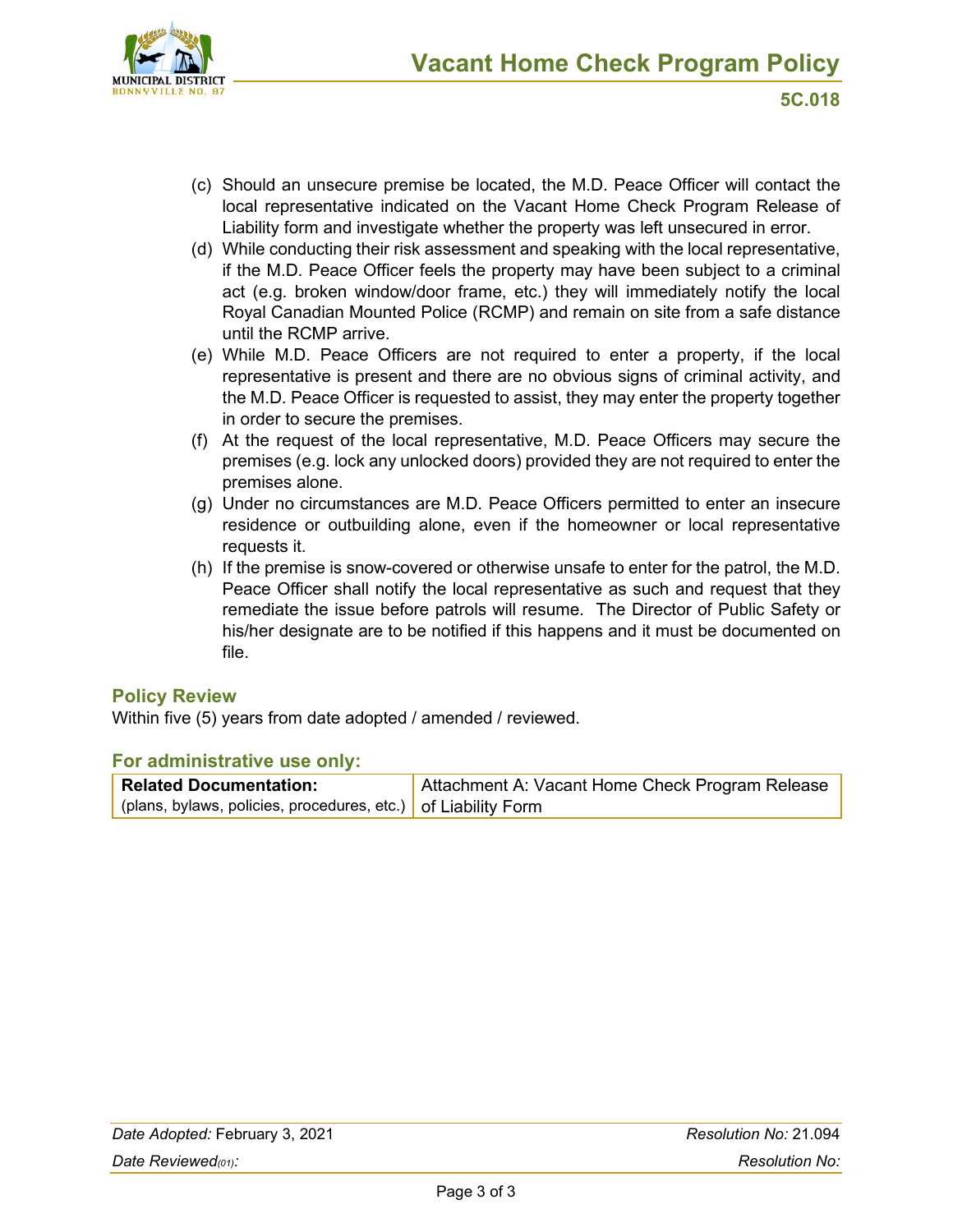

**Municipal District of Bonnyville Vacant Home Check Program Release of Liability Form**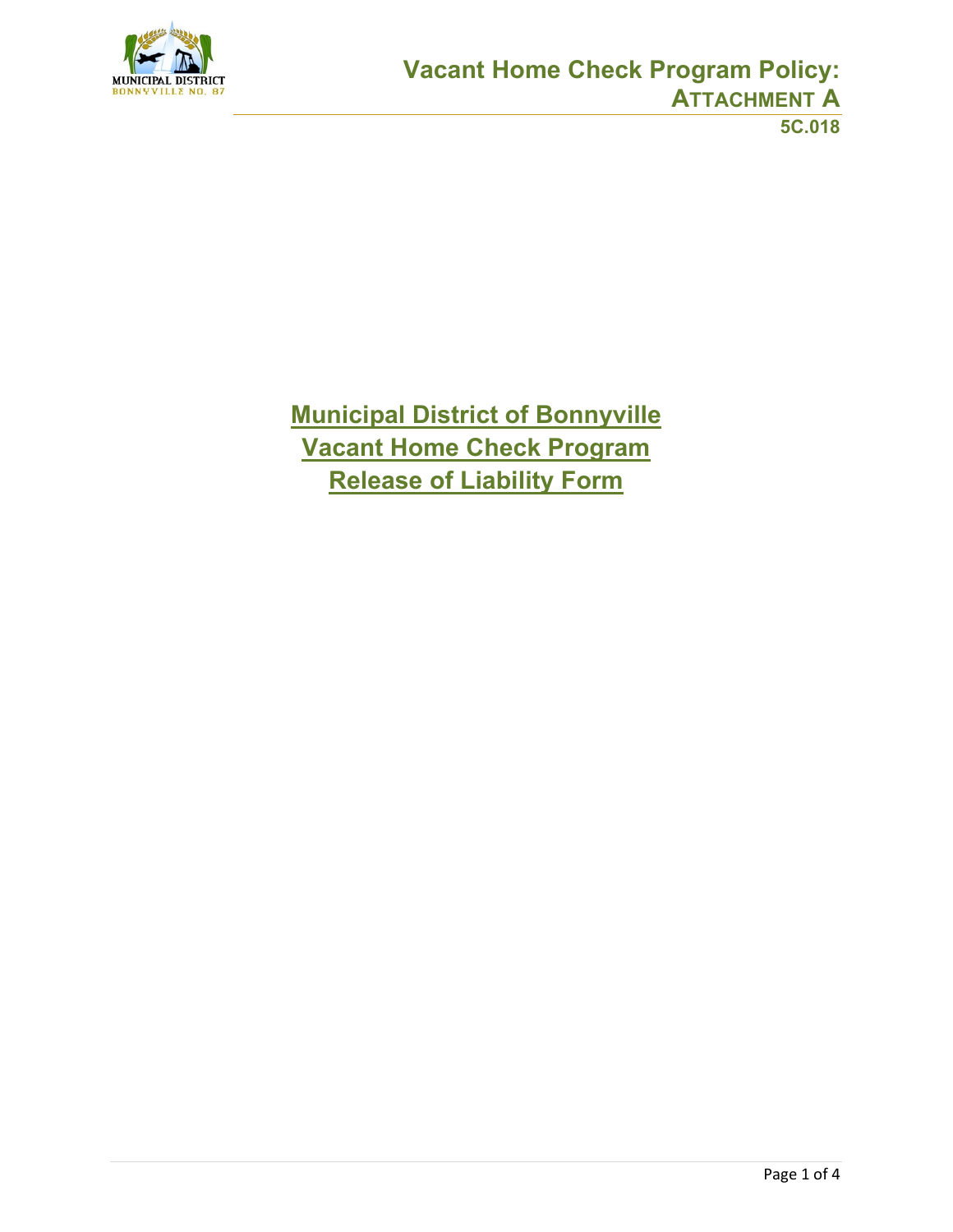

Municipal District of Bonnyville Public Safety Department Vacant Home Check Program Release of Liability



*\*\*\*Please carefully read the following Release of Liability for participation in the Vacant Home Check Program. Be sure you fully understand the contents before signing. If the property is rented, signatures of both the owners and renters are required\*\*\**

I/We, the undersigned, have requested that the Municipal District of Bonnyville Public Safety Department provide a property home check of my/our premises during the period of  $\mathsf{to}$  to  $\blacksquare$ 

I/we understand that this service will be provided only on a "when-available" basis, to a maximum of once every 48 hours. I/we recognize that it is I/our responsibility to keep the property clear of snow or debris, and that the M.D. Peace Officers have the authority to terminate future property checks if they deem the property to be unsafe. Further, I/we acknowledge and recognize that the Municipal District of Bonnyville Public Safety department cannot guarantee that the property will not suffer any injury or loss. I/we further acknowledge that I/we have established no special relationship, nor is there a special duty owed to me/us by the Municipal District of Bonnyville Public Safety Department and or the Municipal District of Bonnyville. In consideration of the Municipal District of Bonnyville Public Safety Department performing this property check, I/we do hereby release, acquit, forever discharge and hold harmless the Municipal District of Bonnyville, its Peace Officers, employees, agents, assigns, and successors from any and all liability for any and all claims of damages, demands, and causes of action that exist or could arise, or other remedies against the Municipal District of Bonnyville, its Peace Officers, employees, agents, assigns and successors as a result of any damage or other incident to or on my/our property by third persons during the period of

**\_\_\_\_\_\_\_\_\_\_\_\_\_\_\_\_\_\_\_\_\_\_\_\_\_\_\_\_\_\_\_\_ \_\_\_\_\_\_\_\_\_\_\_\_\_\_\_\_\_\_\_\_\_\_\_\_\_\_\_\_\_\_\_\_**

\_\_\_\_\_\_\_\_\_\_\_\_\_\_\_\_\_\_\_ to \_\_\_\_\_\_\_\_\_\_\_\_\_\_\_\_\_.

Signature(s) and the set of the set of the set of the set of the set of the Date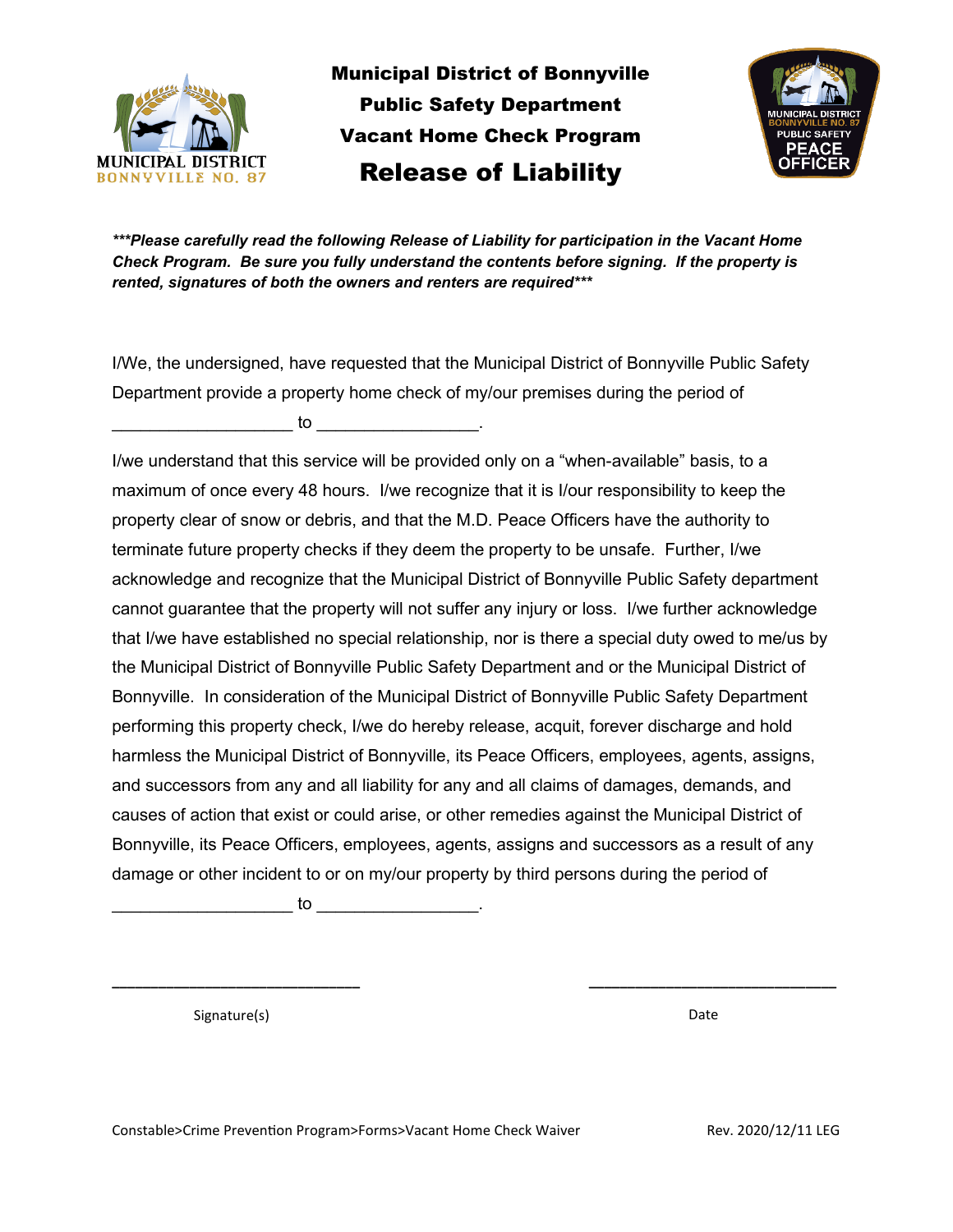

Municipal District of Bonnyville Public Safety Department Vacant Home Check Program Release of Liability



| Print Name                                                                                                   |                                       |                                                                              |
|--------------------------------------------------------------------------------------------------------------|---------------------------------------|------------------------------------------------------------------------------|
|                                                                                                              |                                       |                                                                              |
|                                                                                                              |                                       | Date Returning: <u>Resident must notify Public Safety Office upon return</u> |
| Alarm System:<br>Yes                                                                                         | No                                    |                                                                              |
| <b>Emergency Contact Information</b> (Who should the M.D. Peace Officer call to confirm there is a problem?) |                                       |                                                                              |
|                                                                                                              |                                       | Has Key: $ $   Yes<br>No                                                     |
| Name:                                                                                                        | Phone #                               |                                                                              |
|                                                                                                              |                                       | Has Key:     Yes<br>No                                                       |
| Name:                                                                                                        | Phone #                               |                                                                              |
| Name:                                                                                                        | Phone #                               | Has Key: $ $   Yes<br>No                                                     |
| <b>Vehicles on Site during Checks:</b>                                                                       |                                       |                                                                              |
|                                                                                                              | Make/Model:__________________________ | Colour:___________                                                           |
|                                                                                                              |                                       | Colour: Colour:                                                              |
|                                                                                                              |                                       | Colour: Colour:                                                              |
| Lights:<br>Will the property have any lights left on? If yes explain.                                        | Yes                                   | No                                                                           |
|                                                                                                              |                                       |                                                                              |

Constable>Crime Prevention Program>Forms>Vacant Home Check Waiver Rev. 2020/12/11 LEG